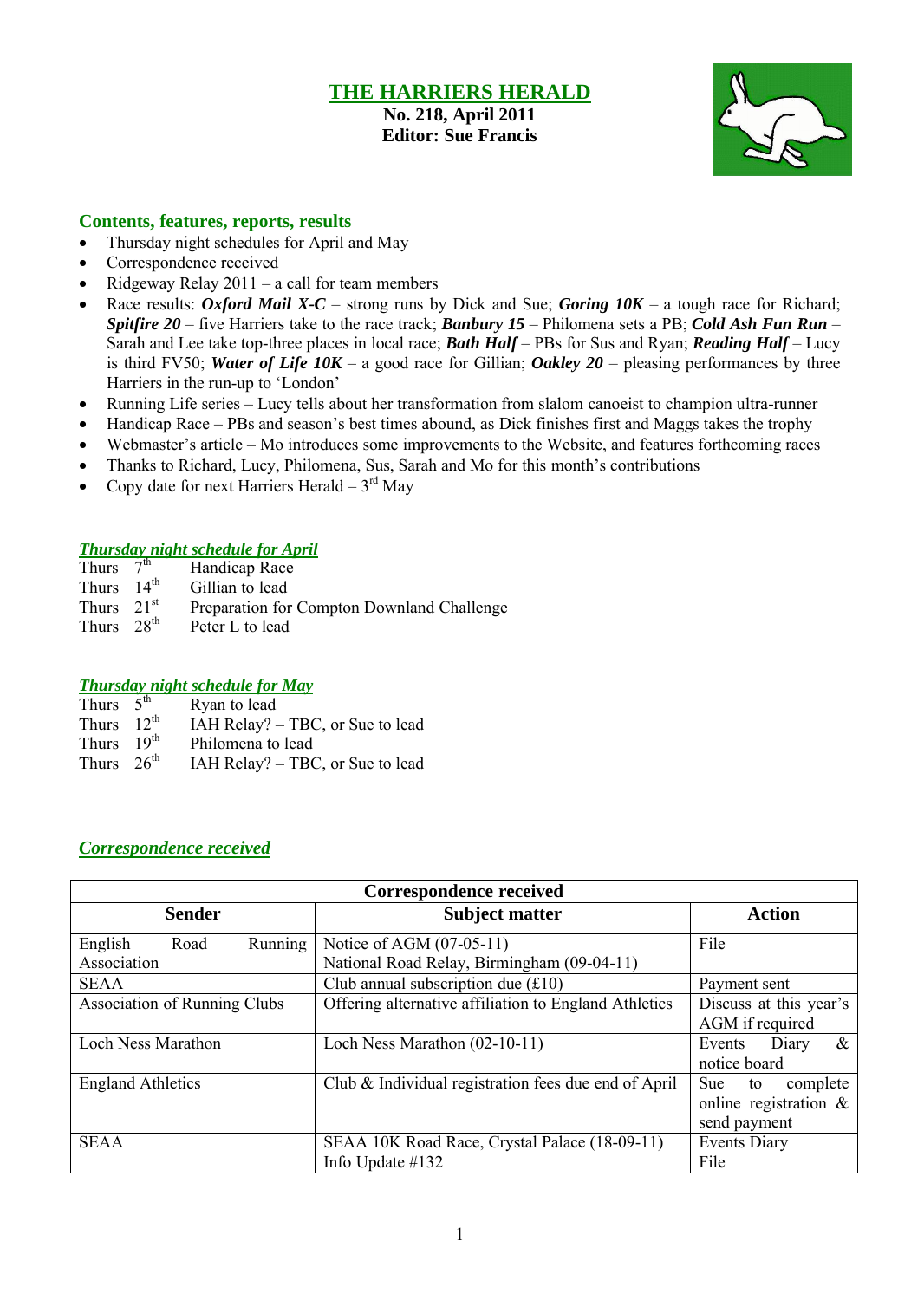### *Ridgeway Relay 2011* **A note from Sarah and Richard**

Fellow Harriers,

Sunday  $19<sup>th</sup>$  June 2011 sees this year's running of the Marlborough Running Club Ridgeway Relay. Richard Disney and I have taken over the planning and entry of this event from Martin who has organised everyone previously.

We need ten Compton Harriers to each run a leg from Ivinghoe Beacon to Marlborough Leisure Centre. Unfortunately the responses to my email have come in slowly to 'not at all'! We currently have (in no particular order):

- 1. Richard Kearn
- 2. Richard Disney
- 3. Gillian Anton
- 4. Sarah Lambert Gibbs
- 5. Sue Francis
- 6. Lee Jones
- 7. Peter Humphreys
- 8. Pete Oliphant
- 9. Ryan Morris

We are one runner short and need a support team to help with car transportation and motivation also! Please do confirm if you can or can't make it, routes need to be learnt in good time. The weather last year was glorious and the team spirit really was great.

Many thanks, Sarah and Richard

# *Race Reports*

# *Oxford Mail x-country – Swindon, 6 th March*

#### **Sue**

The final race of the 2010-2011 Oxford Mail series was run over a new course, round Lawns Park in Swindon. It was very undulating, with few flat sections, there were a lot of twists and turns, and the ground was soft and boggy. I wasn't sure I would enjoy it, but I was pleasantly surprised. The twists and turns around ponds, trees, old stone walls, and patches of daffodils and snowdrops made it interesting and enjoyable and broke up the hills. The long downhill to the finish was also nice, and it was a good course for supporters (Mo!) to pop up at several points.

The ladies race was won by Newbury's Sophie Crumly  $(22:44)$ . I gradually worked my way up to 9<sup>th</sup> position (25:32), but had to work hard in the final stages to drop an Oxford Brookes lady who was trying to hang on to me. Along with Team Kennet's Helen  $(11<sup>th</sup>)$  and Jenny  $(18<sup>th</sup>)$ , we finished as  $3<sup>rd</sup>$  team on the day.

The men's race was won by Woodstock's Steve Naylor (27:35). Dick had a good battle with Nick Bull, and they exchanged places several times throughout the race. Dick eventually got the better of Nick and they finished  $130<sup>th</sup> (37:58)$  and  $132<sup>nd</sup> (38:03)$  respectively. Colin was  $170<sup>th</sup> (41:58)$  and, along with Team Kennet's James and Gavin, the team finished 8<sup>th</sup> on the day.

The races were followed by the presentations for the series. I received an award for being  $3<sup>rd</sup>$  FV35 overall, while Team Kennet's Jenny was  $1<sup>st</sup>$  FV45 overall. The final team positions were  $4<sup>th</sup>$  for the ladies and  $8<sup>th</sup>$  for the men.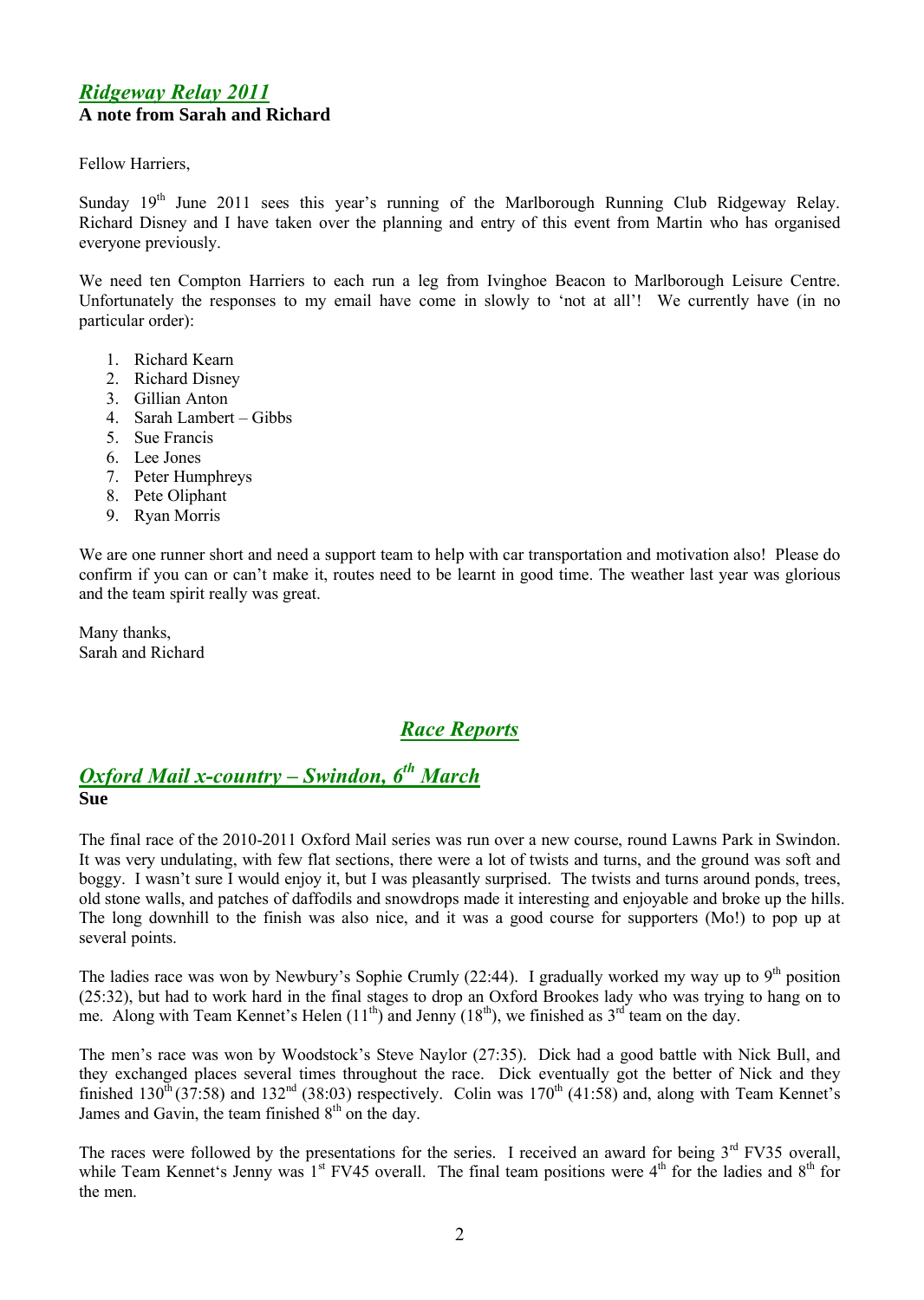### *Goring 10k, 6 th March*  **Richard**

Due to various injuries and some lack of motivation, I hadn't run this race for three years. Although it has no hills as long as the final hill at Woodcote I always find it ends up being a slower race for me due to its more undulating and exposed nature, and this year's race was no exception. Due to several local events, despite the large entry there were no 'star' local runners on the men's side that I could see at the start line, although Samantha Amend and Alison Bird made sure that there was some stiff competition for the women. The conditions were quite cool and breezy and, even though the sun came out at the start, it was quite cold waiting for the race to begin.

The first mile or so uphill shouldn't really be too hard early in a race, but I never felt that great from the start, so knew it was going to be 'one of those days'. I managed to slog round the course, finding it surprisingly challenging on the long straight road between South Stoke and Woodcote, mainly due to the strong head wind. As soon as we turned up the steep hill towards Goring several runners passed me, obviously taking it a bit conservatively heading into the wind. Even the downhill stretch into Goring near the finish seemed a bit of a struggle and I finished quite disappointed with my time of 43 minutes and 32 seconds.

At least that was the time I had on my watch, which I felt was very accurate. I noticed things were not quite right when the lack of a funnel meant that people were quickly passing or being passed by other runners immediately they crossed the line. When the first draft of the results was issued it became apparent that the chip system had badly malfunctioned with chip time around 3 minutes quicker than the gun times. My gun time was also quite inaccurate, my time being given as 43 minutes and 47 seconds, significantly different from my own time. After three revisions to the results, after which the chip times were magically made to agree exactly with the gun times, my official time remained unchanged. I think what must have happened was that procedures for the gun time were quite inaccurate due to the disorganisation at the finish. The use of chips, which might have proved to be more accurate, ended up being a total waste of time. So much for technology!

Anyway, despite the organisational glitches and not feeling my best, I do feel the course is an interesting and varied one and worth running (even if it was a bit over long this year, the diversion at the Leatherne Bottle railway bridge adding some extra distance which was not compensated for elsewhere!). Race winners:

| Men:                              | Julian Sherman | Reading Roadrunners | 36:23                              |
|-----------------------------------|----------------|---------------------|------------------------------------|
| Women:                            | Samantha Amend | Belgrave            | $37:21$ (3 <sup>rd</sup> overall). |
| Male Veteran:                     | Ian Phillips   |                     | 37:15                              |
| Women Veteran:                    | Alison Bird    |                     | 42:38                              |
| Male Super Veteran:               | John Abbey     |                     | 39:31                              |
| Women Super Veteran: Clare Elliot |                |                     | 50:16                              |

# *Spitfire 20, 13th March*

**Sus**

A very well organised run, and quite fun running around the Top Gear test track taking the famous bends at somewhat slower speeds than the "Star in a reasonably priced car". Outside the track, the course was well marshalled and challenging enough with two short but nasty little climbs. The water station volunteers were really enthusiastic and friendly, and there were plenty of energy gels and Jelly Babies, even on the second lap. Compton Harriers were well represented and we all did well, but Terry suddenly got stomach and leg cramp on the massage table and got the attention of all the female masseurs - well worth the É5 fee, I am sure!

| $1st$ Man  | John McFarlane 1:50:39 |         |
|------------|------------------------|---------|
| $1st$ Lady | Nicola Groom 2:16:19   |         |
| Sus        |                        | 2:16:44 |
| Ryan       |                        | 2:17:37 |
| Lee        |                        | 2:23:59 |
| Terry      |                        | 2:24:50 |
| Phil       |                        | 2:41:39 |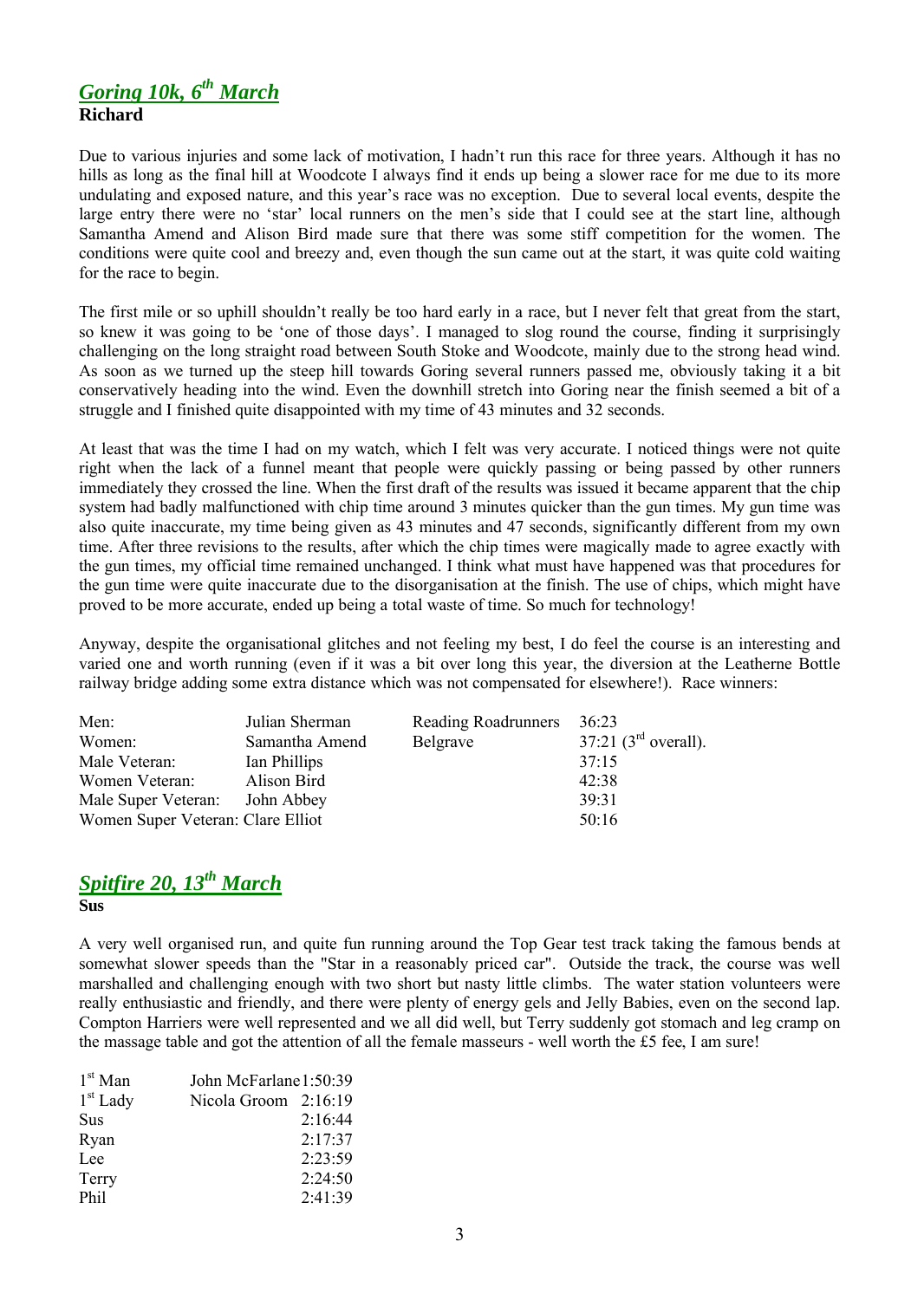### *Banbury 15, 20th March* **Philomena**

This is a lovely undulating 15-miler over quiet country roads through some very pretty countryside. I would highly recommend it for anyone looking for something that bit longer than a half marathon. Very well organised and lovely hot showers after the run! This was my third time to do it.

| Joint 1 <sup>st</sup> Man | Stephen Male (Oxford City AC)                                          | 1:25:43 |
|---------------------------|------------------------------------------------------------------------|---------|
|                           | Nigel Marley (Coventry Godiva)                                         | 1:25:43 |
| $1st$ Lady                | Sophie Carter (Woodstock Harriers)                                     | 1:36:13 |
|                           | Meena                                                                  | 2.00.26 |
|                           | Colin (from Team Kennet and also doing it for his third time!) 2:12:12 |         |
|                           | Gill Harrison (former Compton Harrier) 2:01:58                         |         |

# *Cold Ash Fun Run, 27th March*

#### **Sarah**

In aid of the Scout Group 1-mile, 3-mile and 6-mile races were held at Downe House sports fields. I took part in the 6-mile, along with Lee and 13 other runners, roughly 50 were entered in the 3-mile and children, parents and grandparents all took part in the 1-mile.

The course was mainly on-road with the first 3/4 of the race either flat or downhill, the last quarter was uphill adjacent to Slanting Hill from Marlston, made worse however when turning for home and realising there was still a lap of the sports field to go! I was first lady across the line in a time of roughly 52 minutes, the race was not timed and I don't wear a watch so asked a competitor behind me what time he made it! Lee was 3<sup>rd</sup> home and completely recovered by the time I reached the finish line!

The event was very well organised with highly visible signs and marshals for guidance. One for the diary for next year I think.

# *Race Results in brief*

# *Bath Half Marathon, 6 th March*

Three Compton Harriers had excellent runs in the Bath Half. Ryan and Sus both knocked almost two minutes off their half marathon PBs to record 1:22:16 and 1:24:55 respectively. Philomena continued her return to racing with a pleasing 1:43:14.

# *Reading Half Marathon, 20th March*

Three Harriers raced well in our local 'Half'. Ryan's fine form continued with a time of 1:23:40 (251<sup>st</sup>), with Martin breaking the 1:30 barrier (1:29:19,  $615^{th}$ ) and Lucy taking the honours for  $3^{rd}$  FV50 (1:35:25, 1267<sup>th</sup>).

# *Water of Life 10K, 21st March*

Gillian took part in this 'Purple Patch Running' event, in preparation for her forthcoming half marathon in Berlin. She did well to finish in  $66:33$  ( $206<sup>th</sup>$ ), and then went on to act as a marshal for the half marathon which followed the 10K.

# *Oakley 20, 27th March*

Three Harriers ran the Oakley 20, near Bedford, as their final long race before the London Marathon. Sus was not too keen on the route, and was held up at a one-way bridge. She was aiming for a sub-2:15, but achieved 2:16:46 to finish as  $3<sup>rd</sup>$  lady. Philomena was very pleased with her 2:41:56 ( $3<sup>rd</sup>$  FV50) and Ryan was happy to finish in 2:20:59 as he felt very tired before the race.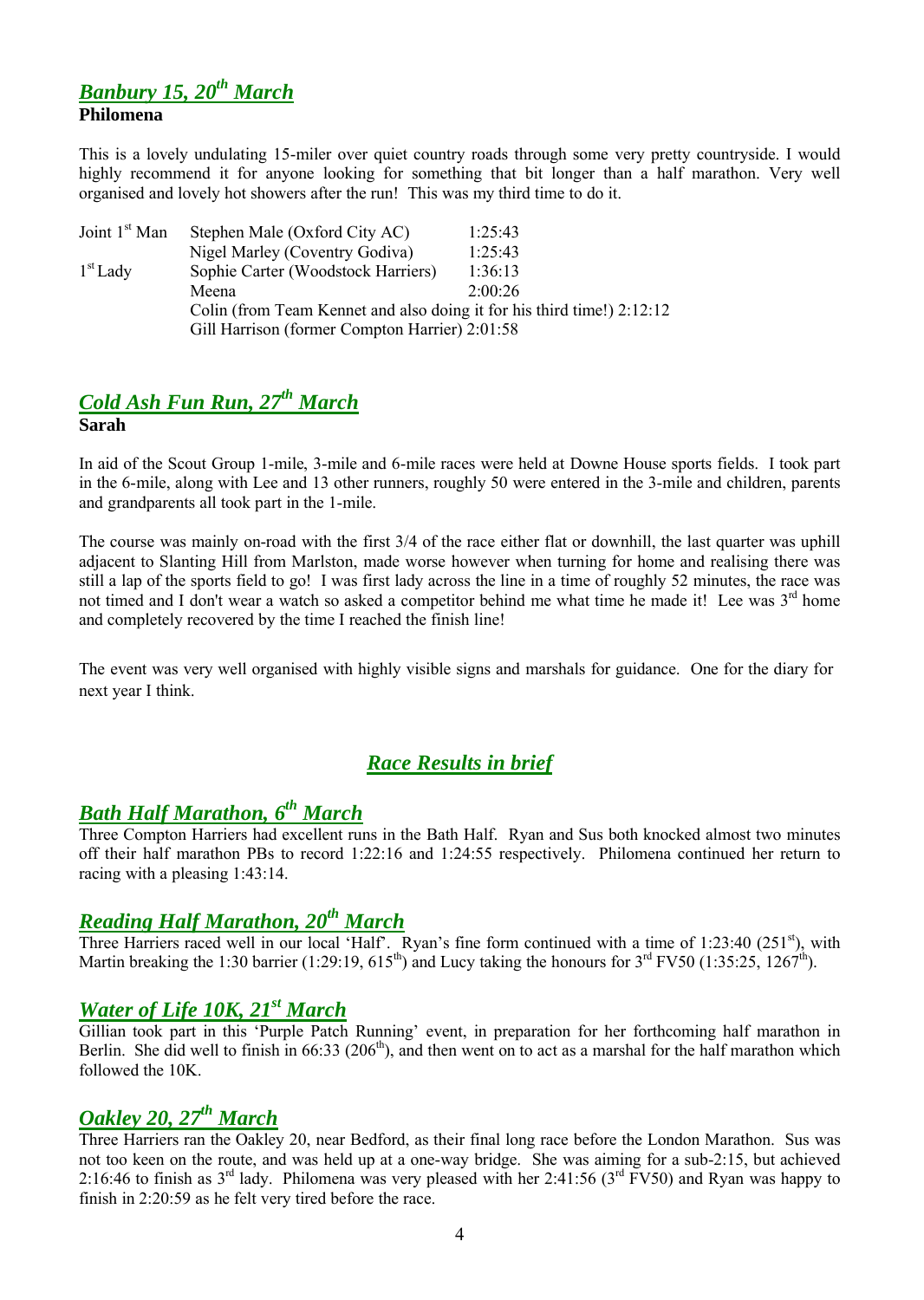### *Running Life Series no. 3* **Lucy Gettins**

Trying to follow Pete's classic running life is like following the Lord Mayor's Show with a pair of tweezers, but picking the relevant gems from my first 50 years are the following events:

Age  $0 - 28$ : Not much formal running, as I was mostly interested in gymnastics. My most notable race was the 1975 school sports day 800 metres, where I was persuaded to earn the 'Blue' House 7 points by coming second (out of 2 runners!). School sports were dominated by skinny people who could run 100 metres in 10 seconds. However, my school was very progressive so I was allowed to get the gym mats out at lunch time and after school in order to practice. I started doing 2 paper rounds when I was 13, on foot so I could have a good read and, like most people in Broadstairs, I walked everywhere else too, so I must have been building a good base. And I managed to read a whole lot about Lord Lucan!

Age 28: I was introduced to road running by Sue Page, a New Zealander, when I was working at the University in Canterbury. She kindly showed me her 4.2 mile route before disappearing into the distance. I eventually managed to do this each day in about 37 minutes. She also told me about some routes through the woods – the mysterious landmark of a 'peg in a pin' turning out to be a 'pig in a pen'. I kept this running habit up for most of the ensuing years, memorably getting lost in Blean woods during a snow storm one lunch time.

Age 36: This was the year of my first marathon – London of course! I did 2 x 20 mile runs in preparation and finished in 4:40-ish (plus 10 minutes to cross the start line). Quite an achievement since my main sport was canoe slalom where body weight wasn't a factor, so I was rather massive at the time.

Age 42-50: The *decadus mirabilis* of my running career began when I joined the Glorious Compton Harriers. Here I discovered the tricky business of running off-road without breaking your ankles (still work in progress), leading runs without getting your club mates lost in the woods (failed on the first outing), and managing to get the Club Chairman to go out with you (success!). Other notable events were my first properly trained-for marathon (3:42 at Abingdon in 2004) and finishing the GUCR 145 in 2007: 145 miles non-stop from Birmingham to London, which I did in 41 hours 40 minutes.

Age 50 onwards: Although the usual age grouping is 45-55, 50 seems a good age to try for a few prizes, so I am giving up ultras for the year to concentrate on achieving Age-Group Glory. Now that my PB is teetering on 3:15, a good placing in the London Marathon FV50 age group seems possible, if only those fast kids from school would stay away!

#### **Before joining Compton Harriers After joining Compton Harriers**



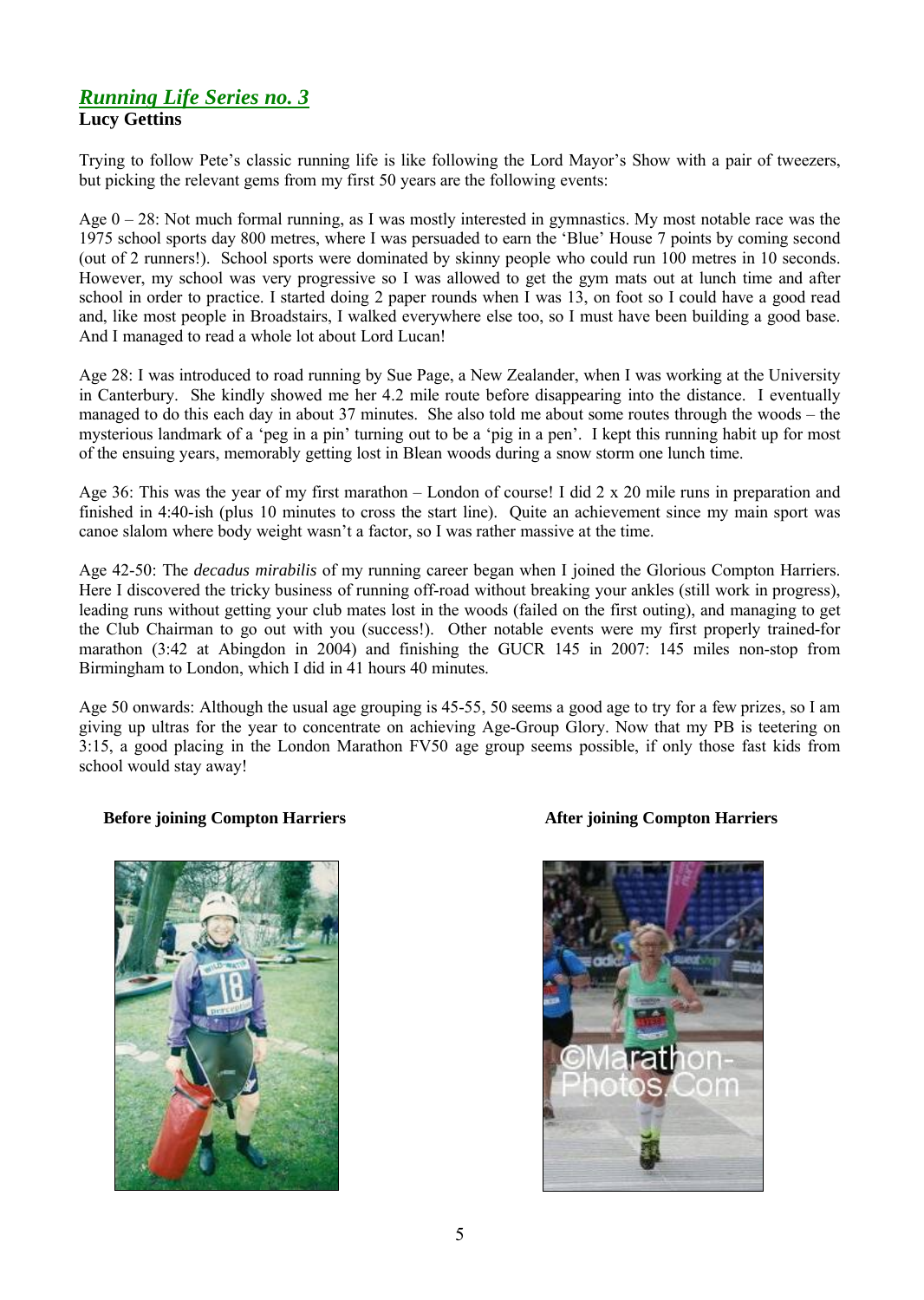#### **Sue**

Dry, still conditions, and a bit of moonlight, made for some good times in March's Handicap Race. Of the eleven runners, many set season's best times and there were even some PBs. It was an exciting race at the front as Dick, Colin, Lucy and I were close together at the bottom of the Shepherd's Mount climb. However, Dick passed Colin and, with his best handicap performance for a couple of years, held on to reach the finish first in a very good time. I set a season's best time to finish second, Colin  $(3^{rd})$  set a PB, and Lucy  $(4^{th})$  set a season's best. Philomena, Richard and Pete O all ran well and finished in close succession. Martin wasn't able to 'go for it' this month, but still ran a fast time. Maggs, despite having a stop at one point when she was unsure of the route, knocked an incredible 1:14 off her PB, which earned her the trophy. Gillian also set one of her best times, while Mo put in a consistent performance. Well done Maggs and Dick, and thanks to Jan for timing. The next Handicap Race is scheduled for Thursday  $7<sup>th</sup>$  April round our off-road route.

| Finish<br><b>Position</b> | <b>Position on</b><br>handicap | <b>Name</b> | <b>Start time</b> | <b>Finish time</b> | <b>Actual time</b> | <b>Handicap</b><br><b>Beaten?</b> |
|---------------------------|--------------------------------|-------------|-------------------|--------------------|--------------------|-----------------------------------|
|                           | $2=$                           | Dick        | 5:00              | 17:32              | 12:32              | $-0:28$                           |
| $\overline{2}$            | $\overline{4}$                 | <b>Sue</b>  | 5:35              | 17:40              | 12:05              | $-0:20$                           |
| 3                         | 5                              | Colin       | 3:27              | 17:48              | 14:21              | $-0:12$                           |
| 4                         | 6                              | Lucy        | 5:07              | 17:51              | 12:44              | $-0:09$                           |
| 5                         | 7                              | Philomena   | 3:35              | 18:06              | 14:31              | $+0:06$                           |
| 6                         | $8=$                           | Richard     | 5:16              | 18:08              | 12:52              | $+0:08$                           |
| 7                         | 10                             | Pete O      | 4:55              | 18:18              | 13:23              | $+0:18$                           |
| 8                         | 11                             | Martin      | 6:25              | 18:42              | 12:17              | $+0:42$                           |
| 9                         |                                | Maggs       | 0:11              | 19:46              | 19:35              | $-1:14$                           |
| 10                        | $2=$                           | Gill        | 0:37              | 20:32              | 19:55              | $-0:28$                           |
| 11                        | $8=$                           | Mo          | 2:00              | 21:08              | 19:08              | $+0:08$                           |

Three good scores in successive months have given Dick a 3-point lead in the Handicap Championship. I am currently second, with Mo and Colin sharing third place.

| Pos.           | <b>Name</b>  | <b>Race points</b>           |                          |                          |                          |                          |                          |                          |                          |      |                |
|----------------|--------------|------------------------------|--------------------------|--------------------------|--------------------------|--------------------------|--------------------------|--------------------------|--------------------------|------|----------------|
|                |              | Race                         | Race                     | Race                     | Race                     | Race                     | Race                     | Race                     | Race                     | Race | <b>Total</b>   |
|                |              | 1                            | $\overline{2}$           | 3                        | 4                        | 5                        | 6                        | 7                        | 8                        | 9    |                |
| $\mathbf{1}$   | Dick         | 8                            | 6                        | 10                       | $\overline{\phantom{a}}$ | $\overline{\phantom{a}}$ | $\overline{\phantom{0}}$ | $\overline{\phantom{0}}$ | $\overline{\phantom{0}}$ | ٠    | 24             |
| $\overline{2}$ | Sue          | 12                           | 1                        | 8                        | $\overline{\phantom{a}}$ | -                        | ۰                        |                          | $\overline{\phantom{0}}$ | ۰    | 21             |
| $3=$           | Mo           | 10                           | 5                        | $\overline{4}$           | ۰                        | $\overline{\phantom{0}}$ | -                        |                          | $\overline{\phantom{0}}$ | ٠    | 19             |
| $3=$           | Colin        | $\overline{\phantom{a}}$     | 12                       | $\overline{7}$           | ۰                        |                          | -                        |                          | $\overline{\phantom{0}}$ | ۰    | 19             |
| $5=$           | Gillian      | 6                            | $\overline{\phantom{a}}$ | 10                       | $\overline{\phantom{0}}$ |                          |                          |                          |                          | ۰    | 16             |
| $5=$           | Maggs        | $\overline{4}$               | $\overline{\phantom{a}}$ | 12                       | ۰                        |                          |                          |                          |                          | ۰    | 16             |
| 7              | Lucy         | $\overline{7}$               | $\overline{2}$           | 6                        | ۰                        | -                        | ۰                        |                          | -                        | ۰    | 15             |
| 8              | Peter L      | $\overline{4}$               | 10                       | $\overline{\phantom{a}}$ | ٠                        | $\overline{\phantom{0}}$ | ۰                        |                          | $\overline{\phantom{0}}$ | ۰    | 14             |
| 9              | <b>Steve</b> | 5                            | $\overline{7}$           | ٠                        | -                        | $\overline{\phantom{0}}$ | $\overline{\phantom{0}}$ | $\overline{\phantom{0}}$ | $\overline{\phantom{0}}$ | ٠    | 12             |
| 10             | Pete O       | 9                            | $\overline{\phantom{0}}$ | $\overline{2}$           | $\overline{\phantom{a}}$ | -                        | ۰                        | -                        | ۰                        | ۰    | 11             |
| $11=$          | Terry        | ۰                            | 9                        | $\blacksquare$           |                          |                          |                          |                          |                          | ۰    | 9              |
| $11=$          | Martin       | ٠                            | $8\,$                    |                          | -                        |                          |                          |                          |                          | ۰    | 9              |
| 13             | Richard      | -                            | $\overline{3}$           | $\overline{4}$           | ٠                        |                          |                          |                          |                          | ۰    | 7              |
| 14             | Philomena    | $\qquad \qquad \blacksquare$ | ۰                        | 5                        |                          |                          |                          |                          |                          | ٠    | 5              |
| 15             | Pete H       | -                            | $\overline{4}$           | ۰                        |                          |                          |                          |                          |                          |      | $\overline{4}$ |